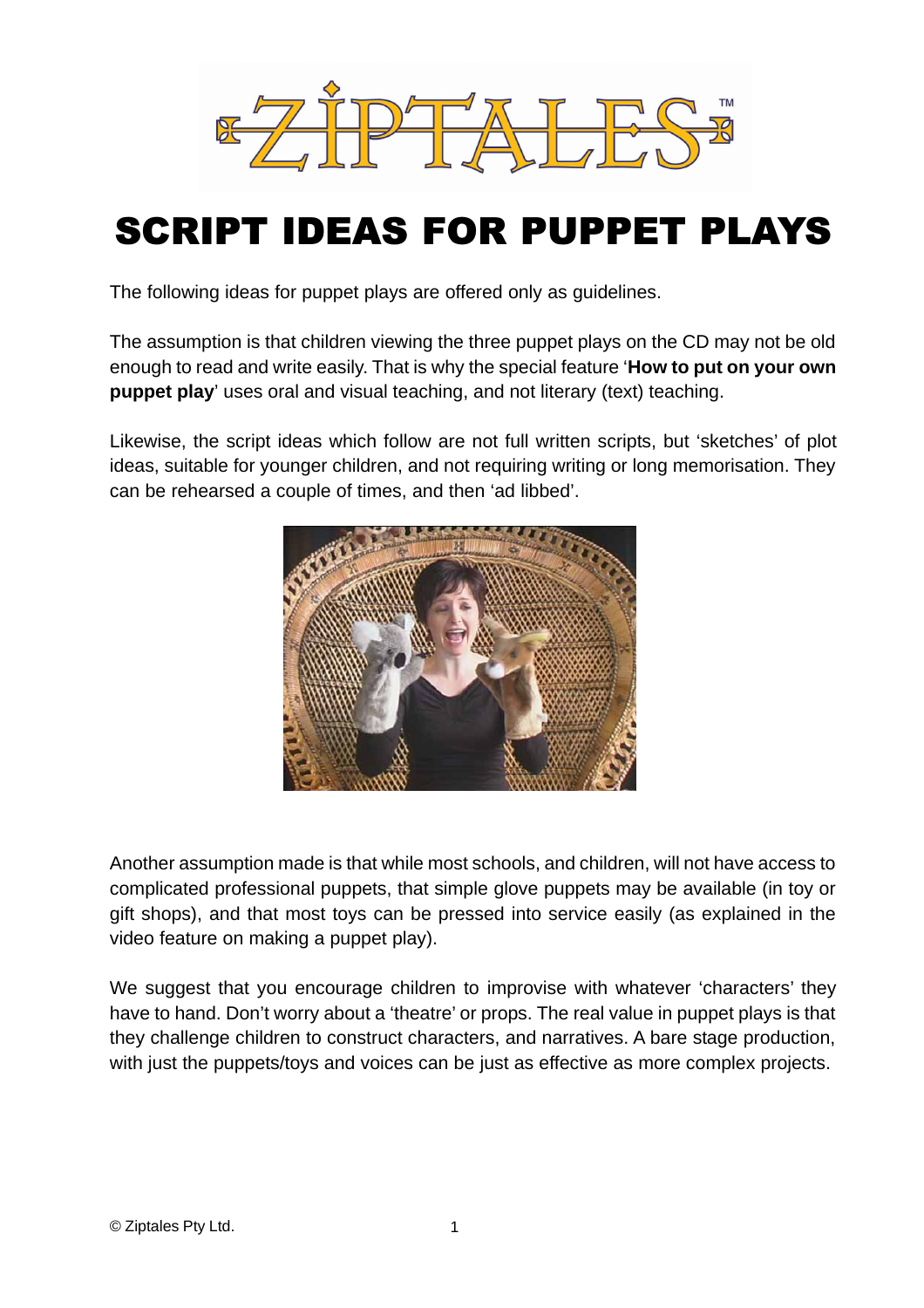

# 1 A Script for Australian Animal Characters



## **The Story:**

The doll finds herself lost in the bush one day.

She is getting very frightened when she is befriended by a kangaroo. He wants to help her find her way back, but meanwhile she has to stay somewhere overnight. Kangaroo consults his friends – wombat and koala. Koala suggests that she climb up in his tree. She explains why she can't do that. Wombat suggests she come down his hole in the ground. She explains why she can't do that.

Finally, after much head scratching, the three animals decide that they will keep her warm by cuddling up together – all four of them. Perhaps they sing a song of friendship to finish off the story.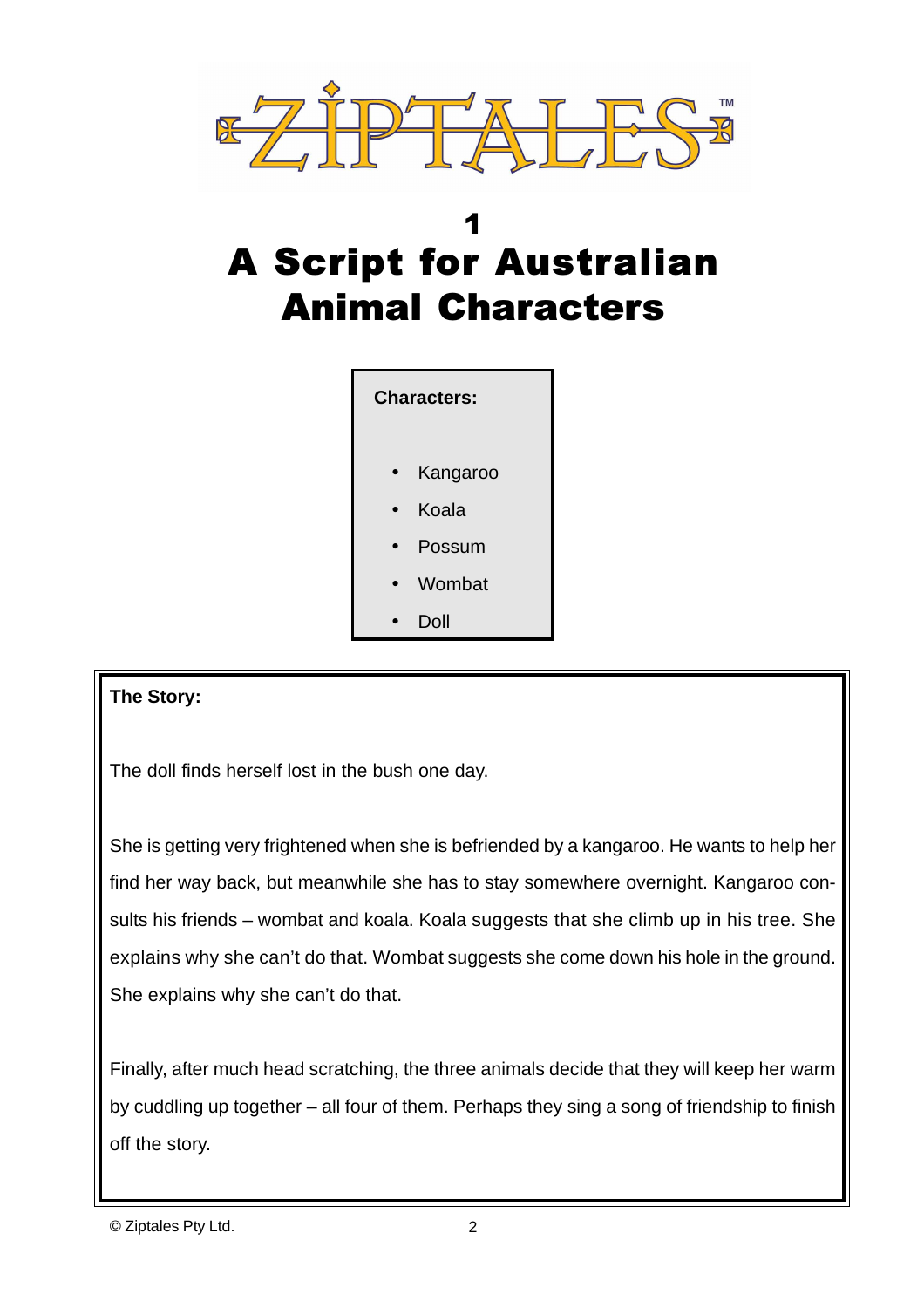

# 2 A Script for Toys

### **Characters:**

- **Teddy Bear**
- Doll
- Soldier or Robot
- Fairy or witch or wizard
- Child (ie a real person)

### **The Story:**

The toys are all in the playroom one night. They hear strange noises. They discuss amongst themselves whether these noises are normal.

They send one of their number – probably the bravest of the group – to investigate. The report comes back that there are burglars in the house. The toys decide they have to wake up their owner – boy or girl. They must find a way of doing this without revealing to the child that they are 'alive' – their big secret. They take turns in trying to wake up the child.

Finally the child wakes. They all freeze. The child hears the noises, and raises the alarm. He/she then returns to the playroom – mystified by the dream of talking toys. The child goes back to sleep. The toys ask the audience not to reveal their secret.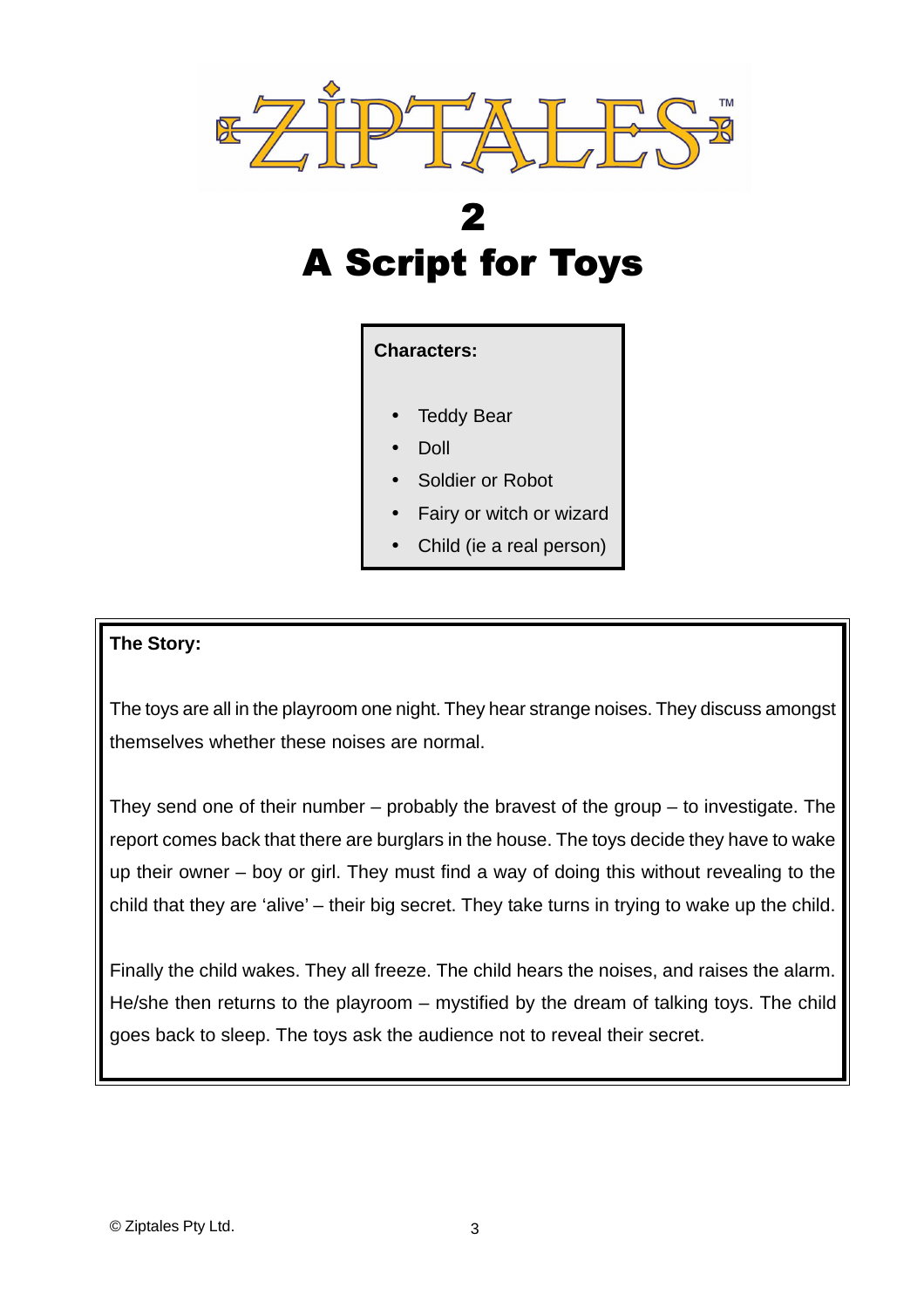

## 3 A Script for Sock Puppets

### **Characters:**

- 2 girl puppets
- 1 boy puppet
- 1 parent puppet

### **The Story:**

The two girls are the sister and the sister's friend. The boy is the little brother. He wants to join in and play with them. She wants to exclude him. He tries pleading, being a pest (making a noise, running back and forth in front of them, etc), sulking – all to no avail.

Finally he calls in the mother. She tells his sister she is being mean, but then tells him not to be a pest. At this, the sister includes him in their play. He changes from being a pest to being a lot of fun.

Suddenly the mother calls him – thinking to get him out of the road. The two girls however don't want him to go now. The whole thing ends happily with all good friends.